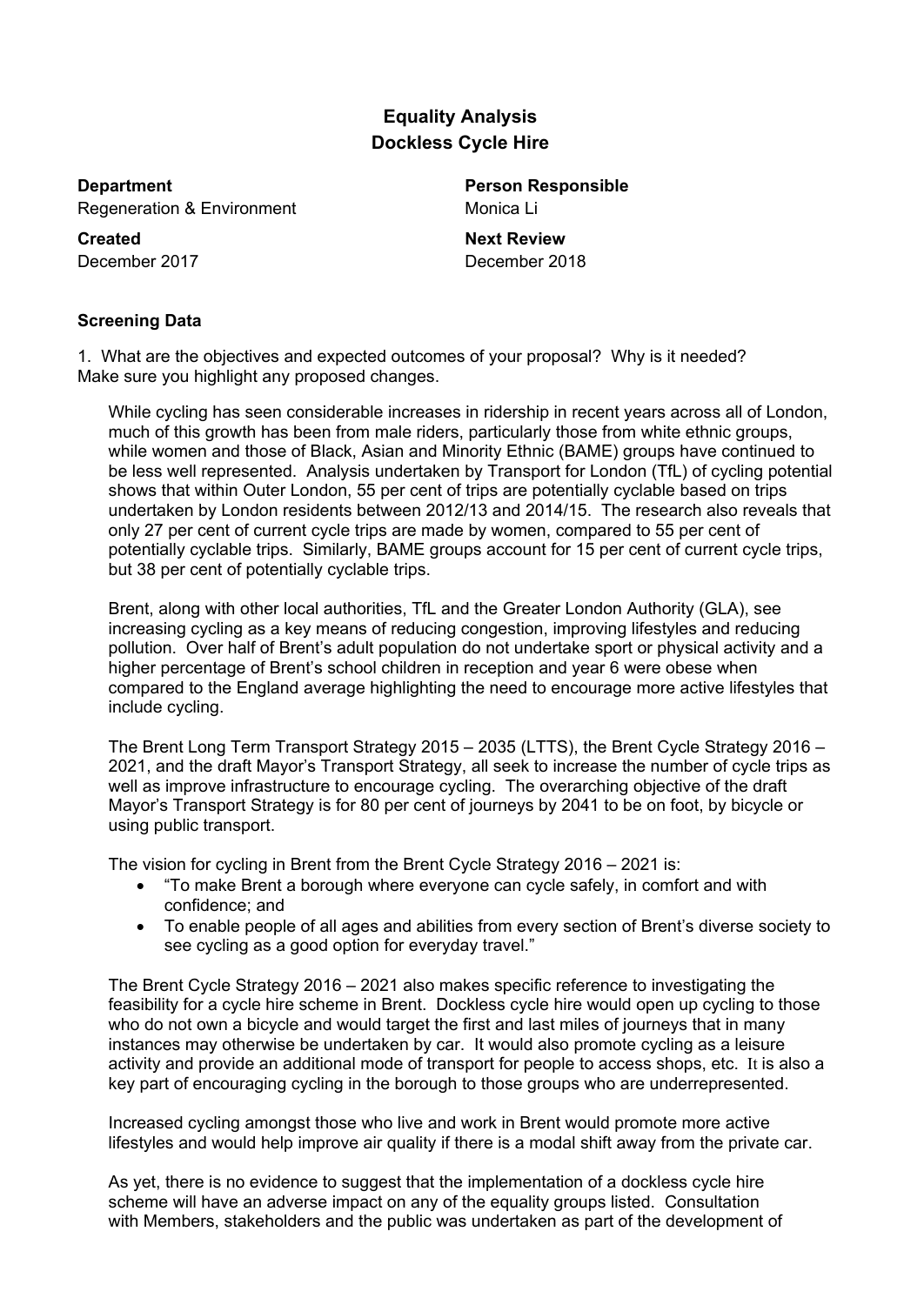the Brent Cycle Strategy with the outcomes used to inform the Strategy and develop the objectives with regards to cycling in the borough.

Sources:

- o Brent Council Joint Strategic Needs Assessment: Overview Report 2015/16
- o Draft Mayor's Transport Strategy (2017)
- o Transport for London (2017), Analysis of cycling potential 2016
- o Transport for London (2017), Strategic Cycling Analysis: identifying future cycling demand in London
- 2. Who is affected by the proposal? Consider residents, staff and external stakeholders.

Introduction of a dockless cycle hire scheme will have the greatest benefit to all who already cycle or wish to cycle. This includes those who live and work in the borough as well as those who are visiting or passing through.

- 3.1. Could the proposal impact on people in different ways because of their equality characteristics?
	- Yes

Analysis of the London Travel Demand Survey (LTDS) by TfL has highlighted that across London as a whole, not only do men cycle more frequently than women but that the rate of growth among men has been faster. The data also shows that cycling is more popular among white Londoners than those from other ethnic groups and that cycle trip rates are highest for those age 30 to 49.

This indicates that those groups who are already more prone to cycling are likely to benefit the most from the introduction of a dockless cycle hire scheme. However, as the scheme would provide bicycles to enable those who do not own a bicycle to cycle, it would also attract those who are prevented from cycling due to lack of a bicycle.

For those who are unable to cycle due to a disability or are unable to ride a bicycle, the scheme will have no impact as it will not be a facility that they will be able to use. The scheme also excludes those under the age of 16/18 from signing up themselves because a credit/debit card is required to set up an account to access the service. However, there is nothing preventing someone over this age allowing someone younger to set up an account using their credit/debit card details.

If you answered 'Yes' please indicate which equality characteristic(s) are impacted

- Age
- Race
- $\bullet$  Sex

3.2. Could the proposal have a disproportionate impact on some equality groups?

Yes

If you answered 'Yes', please indicate which equality characteristic(s) are disproportionately impacted

- $Aqe$
- Race
- $\bullet$  Sex

The introduction of a cycle hire scheme will disproportionately benefit those groups who already cycle or are more likely to cycle. It will also have a disproportionate impact on those who are not old enough to sign-up to the scheme.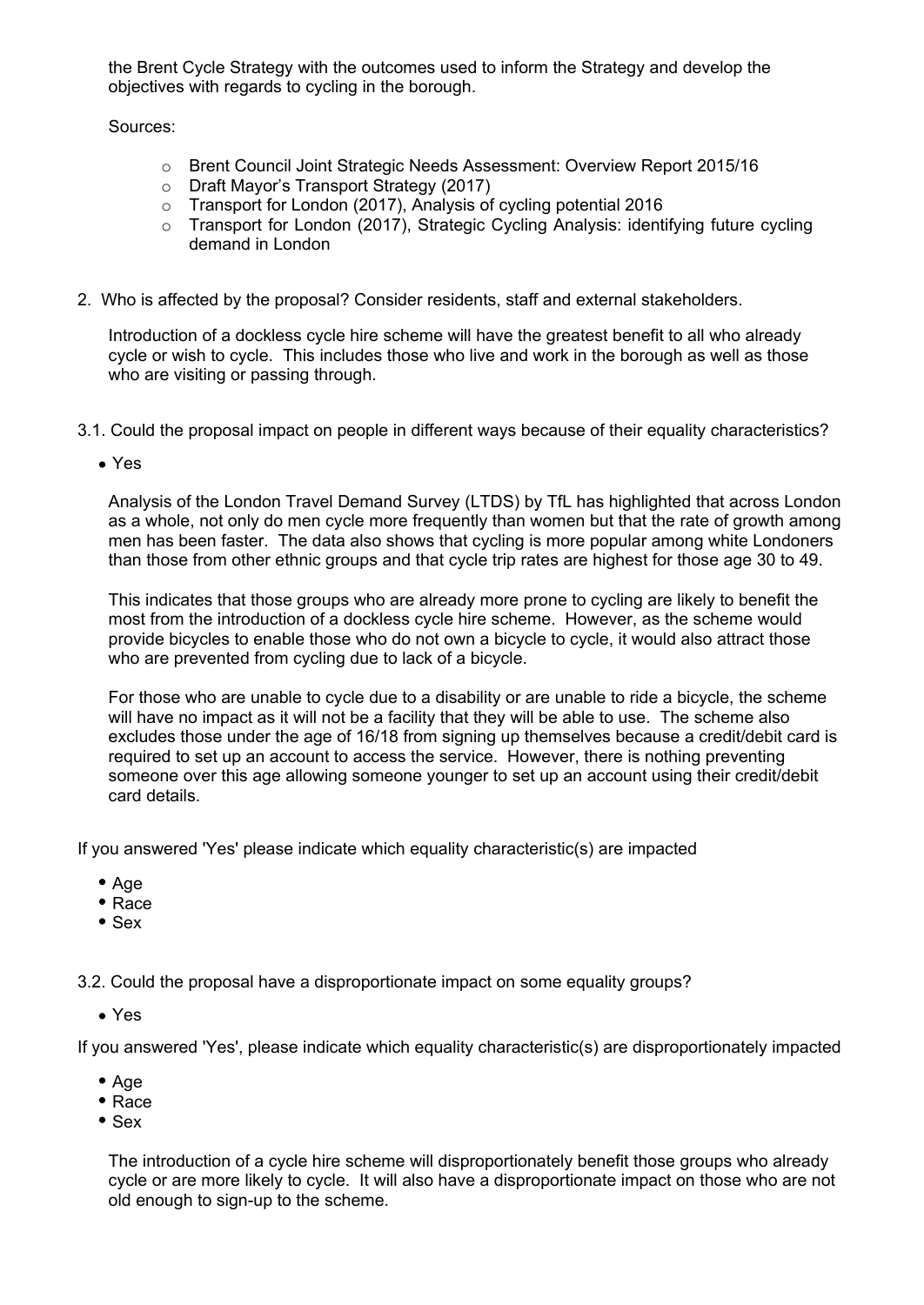- 3.3. Would the proposal change or remove services used by vulnerable groups of people?
	- No

Introduction of a cycle hire scheme would not change or remove services used by vulnerable groups of people.

- 3.4. Does the proposal relate to an area with known inequalities?
	- Yes

Introduction of a dockless cycle hire scheme relates to the whole borough. There is considerable variation in equality across Brent and the borough as a whole ranks 39<sup>th</sup> out of all English local authorities in terms of deprivation. The indices of deprivation 2015 are the official measure of relative deprivation in England and are determined on a Lower Super Output Area (LSOA) basis. From this a local authority rank is calculated. The Index of Multiple Deprivation (IMD) combines all the indices of deprivation and is made up of seven measures. These are: income deprivation; employment deprivation; education, skills and training deprivation; health deprivation and disability; crime; barriers to housing and services; and the living environment.

Fourteen of Brent's LSOAs fall into the 10 per cent most deprived areas in England with six of these 14 found in Stonebridge ward (Brent's most deprived ward). Harlesden, Kilburn, and Willesden Green wards also contain LSOAs which are amongst the most deprived nationally. Only LSOAs in the north of the borough close to its border with Harrow and Barnet fare considerably better. No LSOAs in Brent are in the top 10 per cent least deprived nationally. The introduction of a dockless cycle hire scheme will therefore have a positive effect on residents from deprived areas and disadvantaged backgrounds and other socio-economic groups as will provide them with a low cost, mode of travel.

3.5. Is the proposal likely to be sensitive or important for some people because of their equality characteristics?

Yes

If you answered 'Yes', please indicate which equality characteristic(s) are impacted

- $A$ ae
- Race
- Sex

3.6 Does the proposal relate to one of Brent's equality objectives?

Yes

To know and understand all our communities.

To involve our communities effectively.

To ensure that local public services are responsive to different needs and treat users with dignity and respect.

### **Recommend this EA for Full Analysis?**

Yes

## **Comments**

A mixture of qualitative and quantitative data was used to inform this EA including: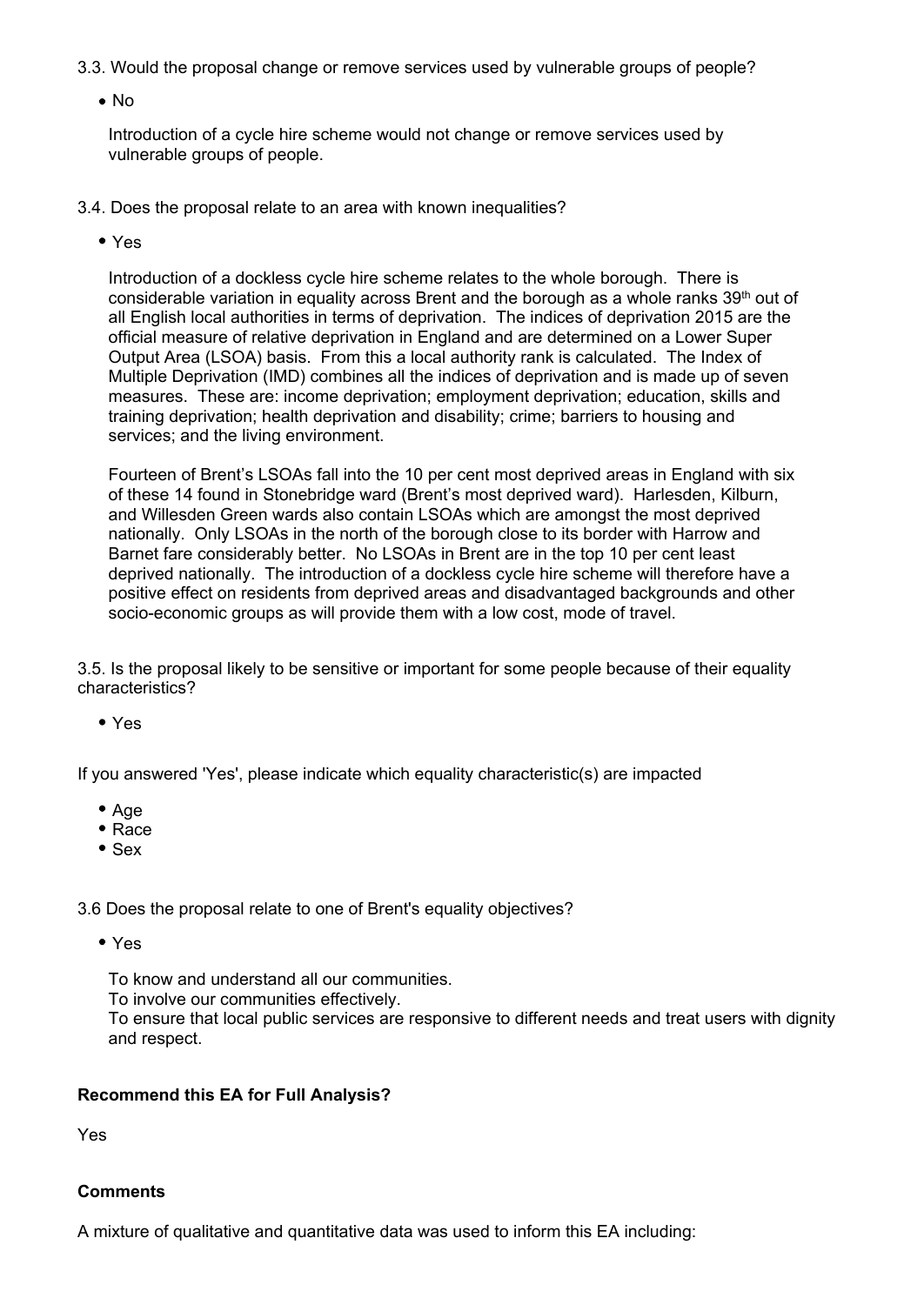- Brent Joint Strategic Needs Assessment Deprivation (2015) presentation
- Greater London Authority, Update CIS2012-04, *2011 Census Snapshot: Ethnic Diversity Indices*
- Greater London Authority, Update CIS2013-02, *2011 Census Snapshot: Ethnic Diversity Indices for wards*
- Greater London Authority, (2016), *2015-round trend based ethnic group population projections (long-term trend).*
- Office for National Statistics (2012), *2011 Census*
- Office for National Statistics, (2017), *Birth Summary Tables 2016*
- Transport for London (2016), Travel in London: Report 9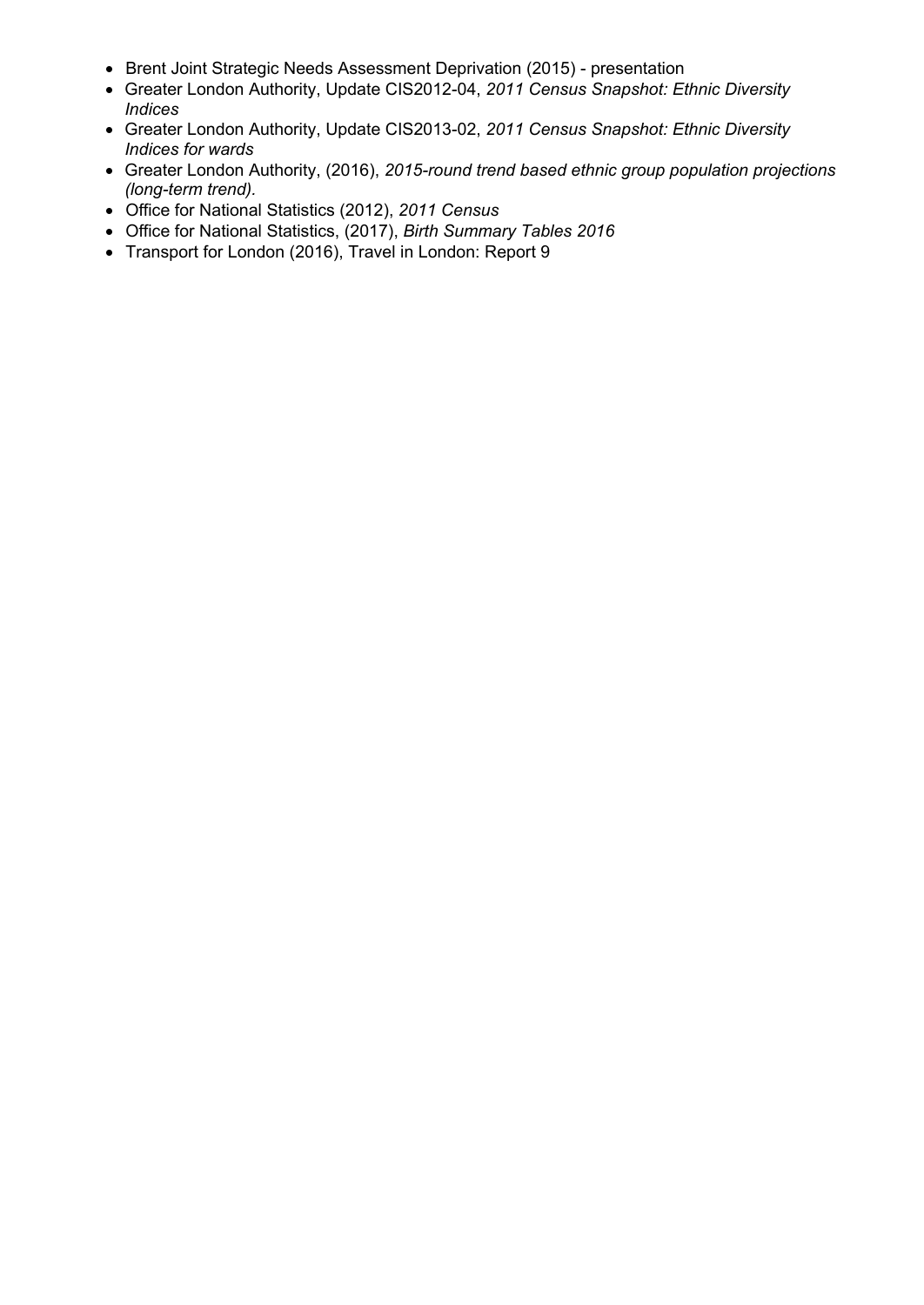#### **Impact Assessment Data**

5. What effects could your policy have on different equality groups and on cohesion and good relations?

- 5.1 Age (select all that apply)
	- Positive and Negative

Based on the LTDS, for London residents as a whole, the average cycle trip rate is highest for those aged 30-39 years at nearly 0.10. This falls to just over 0.09 for those aged 40-49 and is some 0.07 for both age groups; 20-29 years and 50-59 years. Due to the small sample size in Brent, it is not possible to break these figures down to borough level.

This suggests that those age groups who undertake the most cycle trips to begin with are most likely to benefit from the introduction of a dockless cycle hire scheme. However, not owning a bicycle may be the reason why some people do not cycle currently. It is not possible to determine from the data available the age characteristics of those who would cycle if they had access to a bicycle.

The nature of dockless cycle hire means that no docking stations are required and therefore no statutory consultation is necessary. Should any consultation take place, this will be on a site by site basis.

Sources:

- o Transport for London (2016), Travel in London: Report 9
- 5.2 Disability (select all that apply)
	- Neutral

The 2011 Census revealed that 5.3 per cent of Brent's population classify themselves as in bad or very bad health. For nearly seven per cent of residents, their day to day activities are limited a lot because of a long-term illness.

Some of these residents are unlikely to be able to cycle to begin with and therefore the introduction of a cycle hire scheme should not impact on these residents in either a negative or positive way.

At the last meeting of the Brent Disability Users' Forum, residents have raised concerns around pavements in the borough and obstructions on the streets that can make getting around difficult. Due to the dockless nature of the bicycles, the chosen operators will need to ensure that users are educated as to where to leave bicycles safely after use so that they do not cause a hazard for those with visual impairments and/or other disabilities.

The nature of dockless cycle hire means that no docking stations are required and therefore no statutory consultation is necessary. Should any consultation take place, this will be on a site by site basis.

Sources:

- o ONS Census 2011; Table KS301EW
- 5.3 Gender identity and expression (select all that apply)
	- Neutral

There is no evidence to suggest that those with this protected characteristic will be disproportionately affected (either positively or negatively). The nature of dockless cycle hire means that no docking stations are required and therefore no statutory consultation is necessary. Should any consultation take place, this will be on a site by site basis.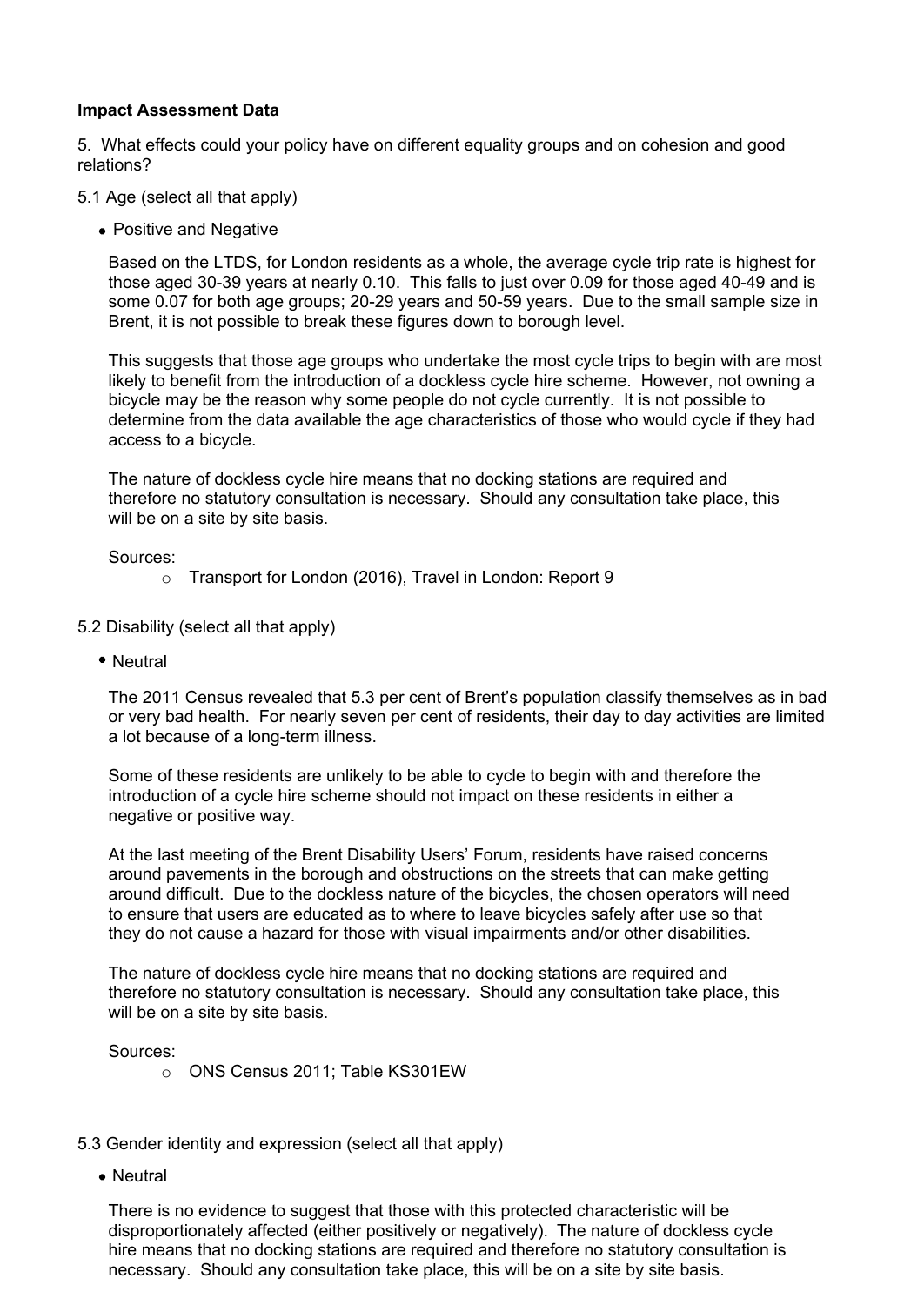- 5.4 Marriage and civil partnership (select all that apply)
	- Neutral

There is no evidence to suggest that those with this protected characteristic will be disproportionately affected (either positively or negatively). The nature of dockless cycle hire means that no docking stations are required and therefore no statutory consultation is necessary. Should any consultation take place, this will be on a site by site basis.

## 5.5 Pregnancy and maternity (select all that apply)

Neutral

In 2016 there were some 5,150 live births in Brent equating to some four per cent of all live births in Greater London. This is below the high point of over 5,300 births in 2012 although still over 31 per cent higher than in 2001 (just over 3,900 births).

This rise in the number of births to women resident in Brent means a higher number of pregnant women resident in the borough. Although pregnancy does not prevent women from cycling, for some it may be a temporary barrier. That said, introduction of a dockless cycle hire scheme in the borough is unlikely to have a negative impact for pregnant women.

The nature of dockless cycle hire means that no docking stations are required and therefore no statutory consultation is necessary. Should any consultation take place, this will be on a site by site basis.

Sources:

o ONS Birth Summary Tables 2016

### 5.6 Race (select all that apply)

• Positive

At London level, White Londoners are most likely to cycle and have an average cycle trip rate of 0.09 trips (2012/13 to 2014/15). This is considerably higher than for all other ethnic groups with Black Londoners having an average trip rate of only 0.02 trips and Asian Londoners of nearly 0.03 trips. Mixed, other and Arab Londoners are slightly more active with just under 0.04 cycle trips. Due to the small sample size in Brent, it is not possible to break these figures down to borough level. However, Brent ranked as the second most diverse local authority in England & Wales in the most recent Census estimates using Simpson's Diversity Index.

In the 2011 Census, 18.6 per cent of residents classified themselves as Asian/Asian British: Indian, 18.0 per cent as White: English/Welsh/Scottish/Northern Irish/British, and a further 14.3 per cent as White: Other White. It is projected that by 2022, these three ethnic groups will remain dominant in Brent but the largest increases are projected in the White: Other White, Asian/Asian British: Other Asian, and Arab groups; up 2.0 percentage points, 1.5 percentage points and 1.2 percentage points respectively when compared to 2011. Given Brent's diversity, any measures to encourage cycling would therefore be particularly positive for all ethnic groups but may disproportionately benefit those from White backgrounds who already cycle more. It is not however known what the ethnic characteristics are of those who do not cycle because they do not have access to a bicycle.

The nature of dockless cycle hire means that no docking stations are required and therefore no statutory consultation is necessary. Should any consultation take place, this will be on a site by site basis.

#### Sources:

o GLA Update CIS2012-04, 2011 Census Snapshot: Ethnic Diversity Indices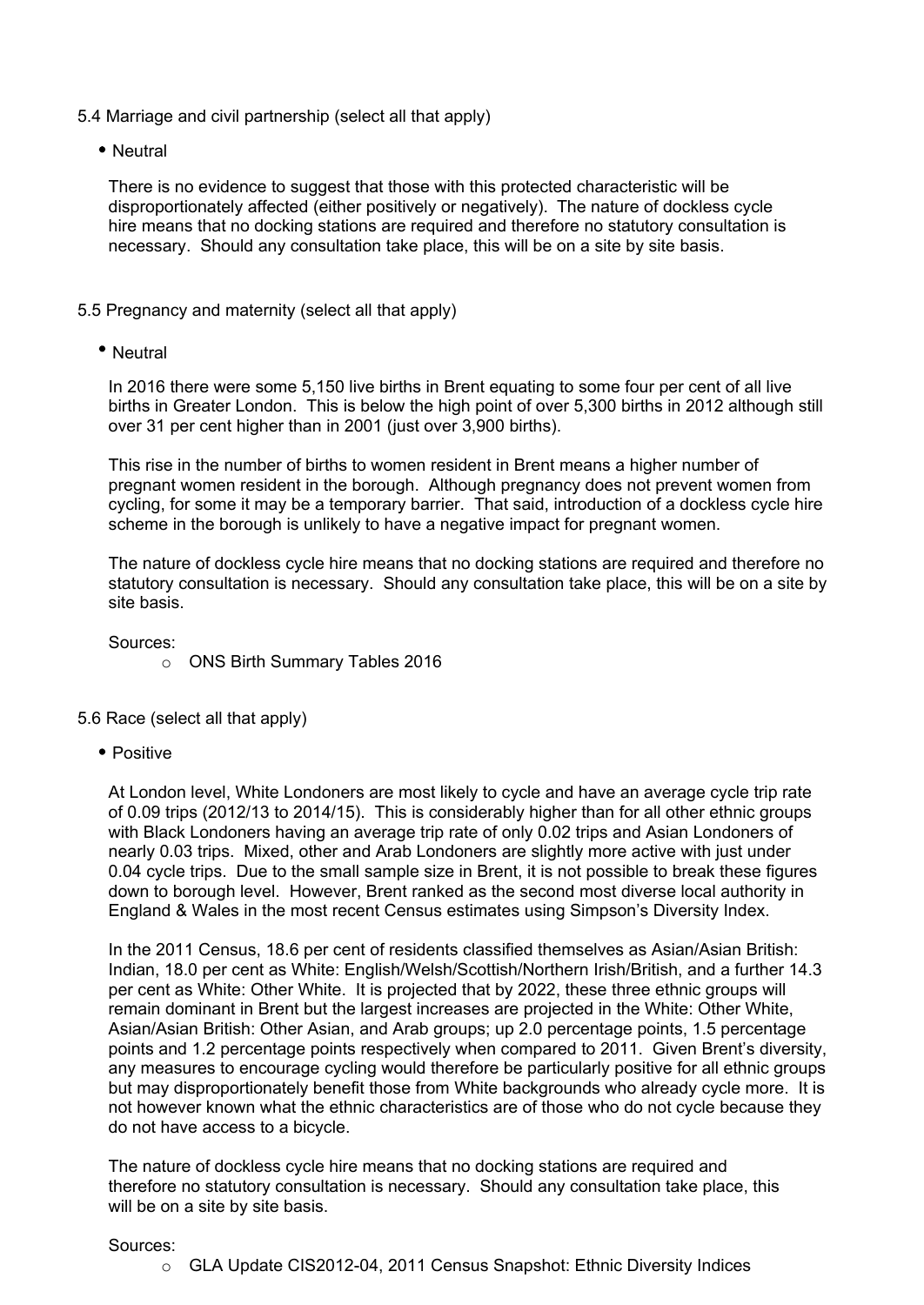- $\circ$  GLA Update CIS2013-02, 2011 Census Snapshot: Ethnic Diversity Indices for wards
- o ONS Census 2011; Table KS201EW
- o GLA 2015-round trend-based ethnic group population projections (long-term trend)
- 5.7 Religion or belief (select all that apply)
	- Neutral

There is no evidence to suggest that those with this protected characteristic will be disproportionately affected (either positively or negatively). The nature of dockless cycle hire means that no docking stations are required and therefore no statutory consultation is necessary. Should any consultation take place, this will be on a site by site basis.

#### 5.8 Sex (select all that apply)

• Positive

According to data from the LTDS for Brent residents for 2013/14 to 2015/16, men make on average 0.03 cycle trips per day compared to women who only make 0.01 cycle trips. This aligns with the pattern seen for London as a whole. Analysis by TfL of London level data, indicates that cycling amongst men is growing at a faster rate.

As men make more cycle trips on average and the number of cycle trips undertaken by men is increasing faster, they are therefore also more likely to benefit from the introduction of a cycle hire scheme. However, the data does not show whether females would be more inclined to cycle if they had easier access to a bicycle.

The nature of dockless cycle hire means that no docking stations are required and therefore no statutory consultation is necessary. Should any consultation take place, this will be on a site by site basis.

Sources:

o Transport for London (2016), Travel in London: Report 9

5.9 Sexual orientation (select all that apply)

• Neutral

There is no evidence to suggest that those with this protected characteristic will be disproportionately affected (either positively or negatively). The nature of dockless cycle hire means that no docking stations are required and therefore no statutory consultation is necessary. Should any consultation take place, this will be on a site by site basis.

- 5.10 Other (Socio-economic characteristics)
	- Neutral

There is no evidence to suggest that those with certain socio-economic characteristics will be disproportionately affected (either positively or negatively) as the service will be available for all (with the exception of those groups already discussed in this Equality Analysis).

Based on existing charges by dockless cycle hire companies who are already operational, prices start at 50p for 30 minutes with the potential to earn free rides. Hiring a dockless cycle could therefore be a cheaper mode of travel for many when compared to the private car and other modes, and does not require the user to purchase a bicycle.

6. Please provide a brief summary of any research or engagement initiatives that have been carried out to formulate your proposal.

What did you find out from consultation or data analysis?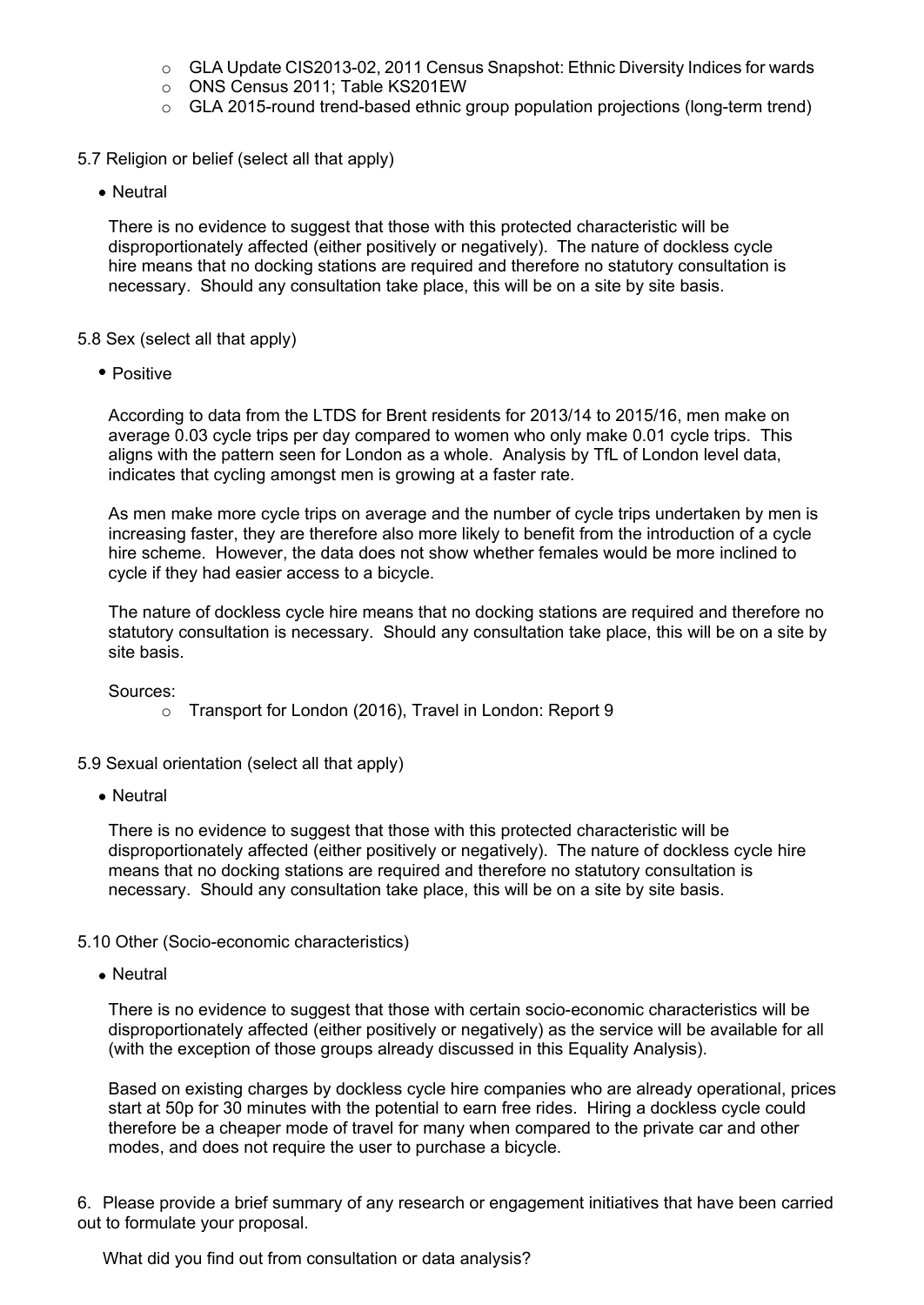Were the participants in any engagement initiatives representative of the people who will be affected by your proposal? How did your findings and the wider evidence base inform the proposal?

Consultation with Members, stakeholders and the public was undertaken as part of the development of the Brent Cycle Strategy. The outcomes were used to inform the Strategy and develop the objectives with regards to cycling in the borough, one of which is to investigate the viability of a cycle hire scheme for the borough.

The six week engagement consultation asked residents for their views of how to turn Brent's vision for cycling into a reality and was advertised through a number of channels to obtain as many responses as possible to try and reflect the diverse nature of the borough. This included the Council website, social media such as Facebook and Twitter, and at key destinations such as libraries, sport centres, community centres and bike shops.

Qualitative research in the form of focus groups and in-depth interviews were undertaken with individuals from ethnic backgrounds and age groups that were underrepresented amongst cyclists to determine the reasons behind this. A small number of individuals recruited from the focus groups were followed over a number of days to obtain an insight into their thoughts about cycling and the barriers that prevented them from doing so.

Analysis of the LTDS, Mosaic household classification, the Council's own data and the findings from the quantitative and qualitative research found that:

- Women are less likely to cycle than men.
- People aged 25 to 45 are much more likely to cycle than those from younger or older groups.
- Female respondents aged between 35 and 54 appeared to be the most likely group who were open to the idea of cycling, but who do not currently do so.
- Cycling to work was the most popular reason overall for cycling, though for female respondents, the most popular reason for cycling was to go to local services such as shops and libraries.
- Individuals from BAME groups are less like to cycle than those of any white ethnicity.
- Individuals that cycled when they were young are more likely to continue to do so or pick it up again when they are older.
- Road safety was seen as the biggest barrier to cycling by respondents.
- The majority of respondents said they preferred quieter roads, even if this meant a longer route to get to their destination.
- Separate cycle lanes on main roads and at junctions, better education for motorists, and safer cycle routes to schools were seen as most in need of improvement.

As the questionnaire relied on self-completion, Brent had no control over who completed the survey. Those who responded were likely to be most affected by proposals within the Cycle Strategy. The final sample is not representative of Brent's overall population as it is skewed towards white, male respondents. However, the qualitative research aimed to complement the findings of the questionnaire results by building a more detailed profile of views on cycling.

The nature of dockless cycle hire means that no docking stations are required and therefore no statutory consultation is necessary. Should any consultation take place, this will be on a site by site basis.

- 7. Could any of the impacts you have identified be unlawful under the Equality Act 2010?
	- $\bullet$  No
- 8. What actions will you take to enhance any potential positive impacts that you have identified?

Brent Council will require any operator in the borough to sign up to a Memorandum of Understanding and to adhere to TfL's Code of Practice for dockless cycle operators. As part of this, Brent Council will work with the selected operators to ensure that introduction of a dockless cycle hire scheme is not limited to certain parts of the borough at the exclusion of others, and operators will be required to provide education to users regarding safe and